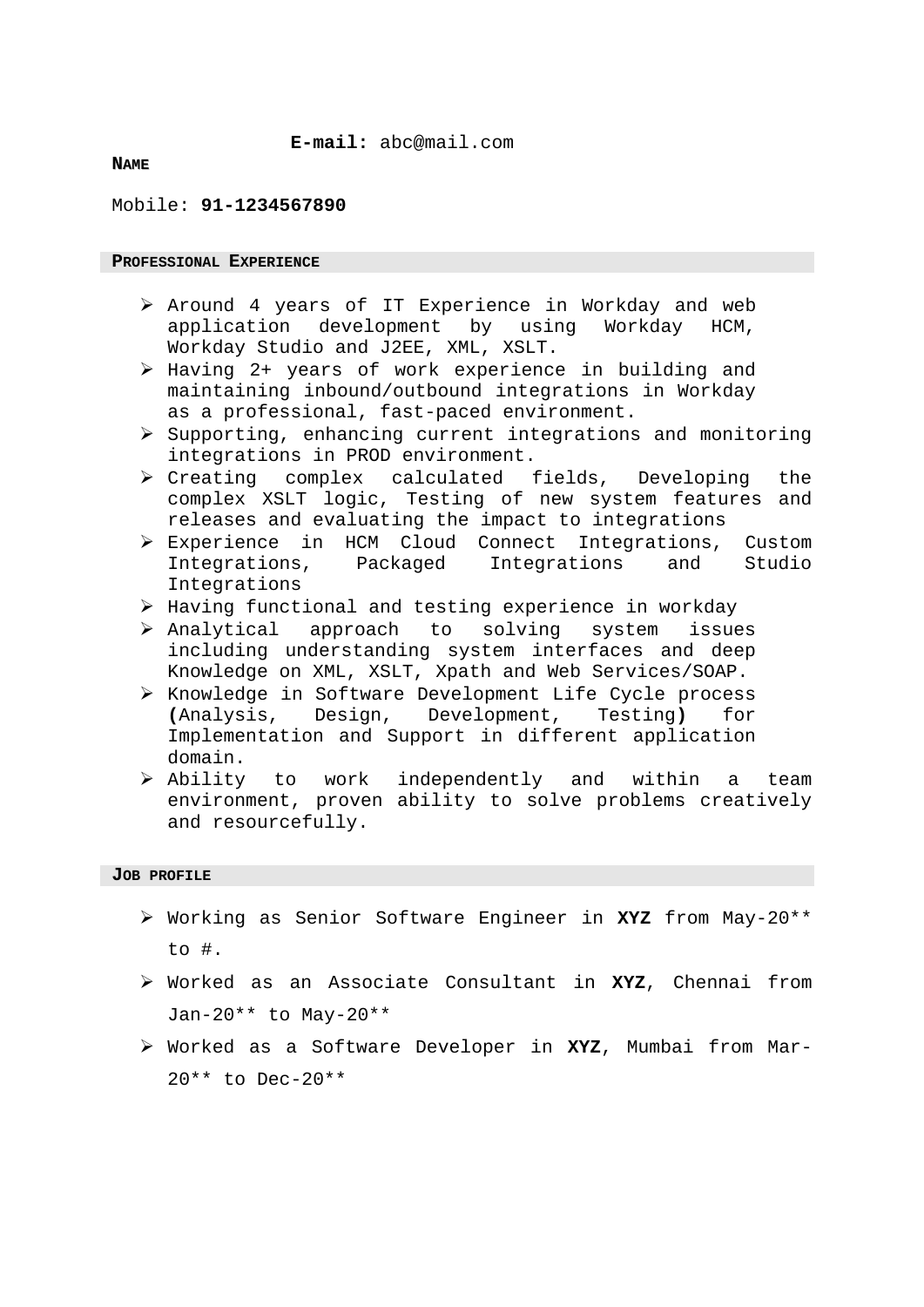**TECHNICAL SKILLS**

**Tools** : Workday HCM, Workday Studio, Eclipse **Web Technologies** : XML, XSLT and X-Path 10

**Operating Systems** : Windows 7, Windows

## **Professional Experience**

Employer : **XYZ**  Designation Job : **Workday Consultant** Duration : Oct,  $20^{**}$  – #

## **Key Responsibilities:**

- o Workday enhancements and support for Kimberly Clark and Vertex Customers.
- o Global exposure and working with multiple clients globally and delivering Workday support.
- o Implementation of Workday Absence management and Time tracking for Kimberly Clark & Vertex Customers in Europe, Middle East, Africa, Asia Pacific and North America regions.
- $\circ$  Global enhancements on existing Workday configuration in all modules like changing the eligibility rules and automation of many manual processes based on revised policies.
- o Analyzing the impact on new features of workday releases and advising customers.
- o Creating Workday Custom reports and scheduling reports on daily basis.
- o Changing the Business Process steps as needed.
- o Creating EIB and loading the data in to Workday.
- o Time Tracking and Workday Security configuration changes based on Ad-hoc requirements.
- o Unit testing, User acceptance testing in development tenants and moving it to Production after customer confirmation.
- o Functional and Integration regression testing for Workday new releases.

Employer : **XYZ** Designation : System Analyst Job : **Functional Consultant, Workday** Duration : June, 20\*\* –Sept, 20\*\*

## **Key Responsibilities:**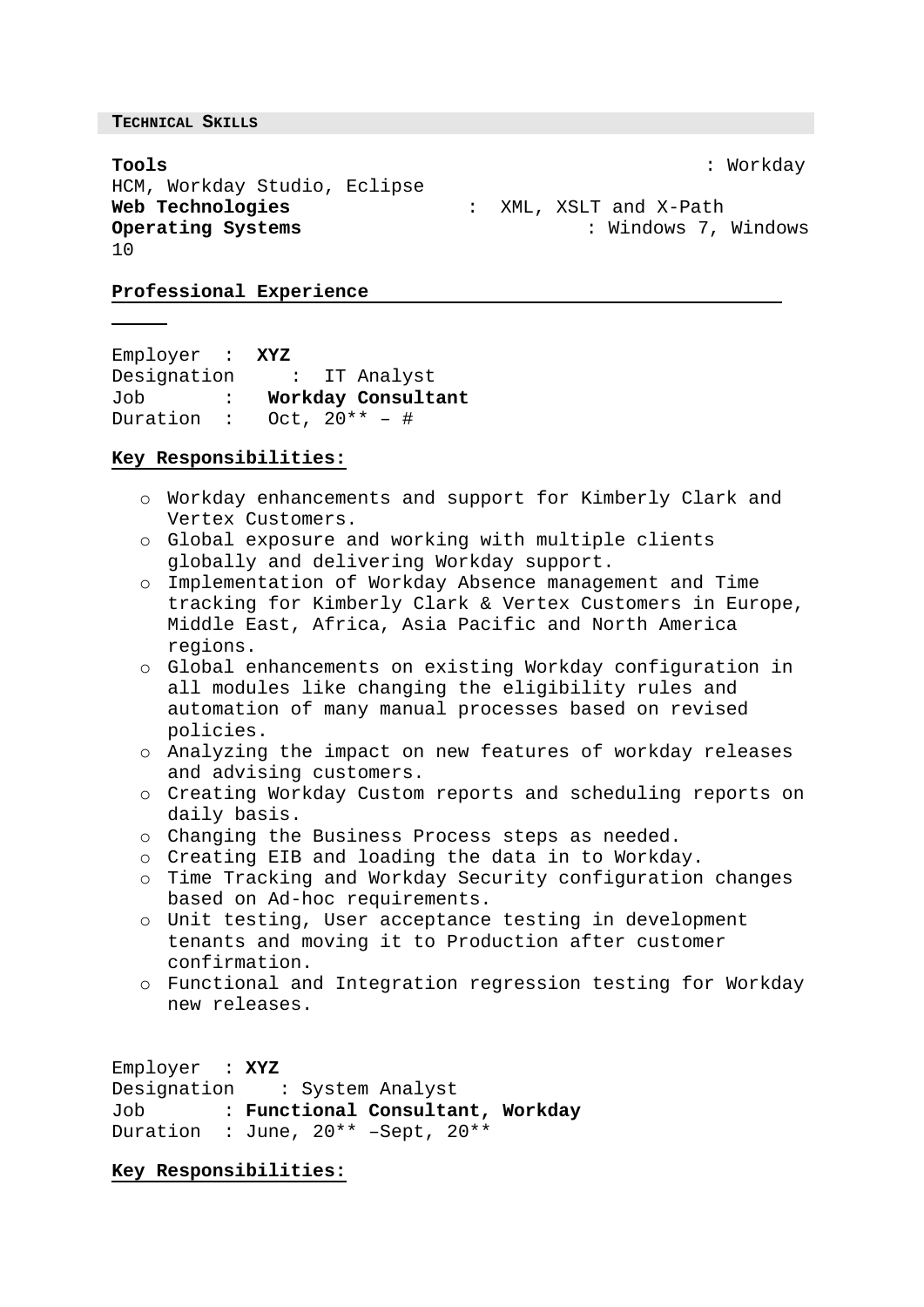XYZ, an India based organization, having a global presence in North America, Europe and Asia pacific countries with 14000+ associates.

I am part of the HR Systems and Process department which is tasked with defining and refining HR processes across Cyient and implementing the HR systems as per the process defined. Acting as a Business/System Analyst and play a key role in partnering with the HR department in studying, defining and implementing the processes.

Workday cloud based HCM global implementation- Human Resources and post go live Support

- o Experience in building custom integrations (EIB), Custom report, and calculated fields.
- o Configuring any changes in Business process in Sandbox and testing and moving to production.
- o Conducted offshore testing for Asia pacific countries in India and onsite testing for Europe region at Cyient's London Office in the UK.
- o Successful End-End implementation of two Global ERP rollouts and 2 Years of experience in Workday
- o Experience in designing and implementing the Workday Absence management/Business process configuration, Notifications and solutions for Business and HR.
- o Configured security, process flows, and notifications for Business Processes within Workday system
- o Data migration from Legacy system to Workday using EIB and preparing data templates for iLoad.
- $\circ$  Helping Integration team for defect free integration on the schedule.
- o Develop process flow charts and SOP(Standard Operating procedures)
- o Test the business processes configured for the functionalities expected and ensure a defect free implementation.
- o Develop test procedures, test scenarios, and test cases; execute test scripts; and document and communicate the results.
- o Led the global testing for Phase1, Pahse2 and Phase3 and Gold tenants of Workday for all modules implemented at Cyient.
- o Integration testing with Time tracking, payroll and other In-house applications.
- o Able to work with teams across departments, time zones and cultures.
- o Change management activities: